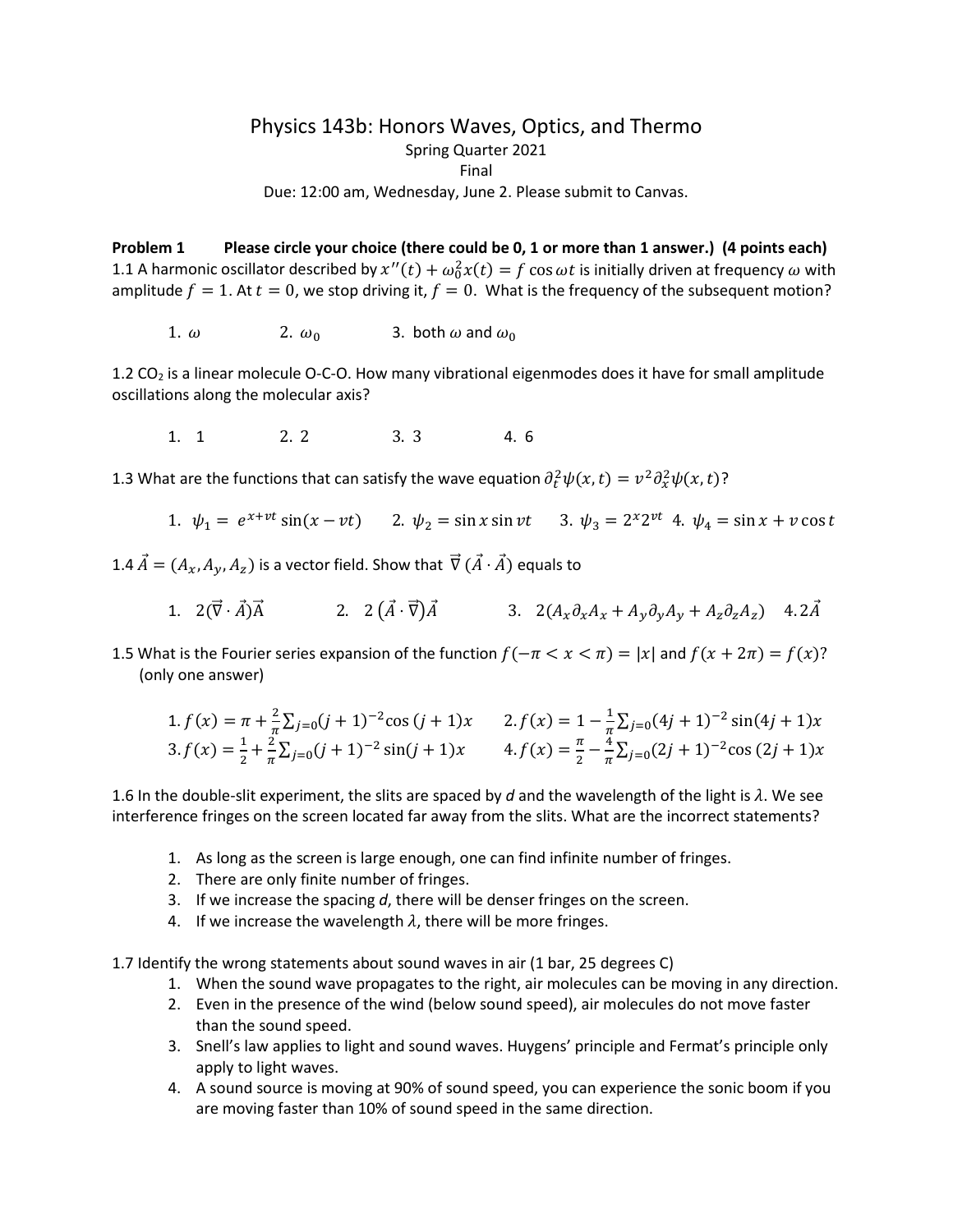## **Problem 2 Tuned Mass Damper (TMD) of modern skyscrapers (6 points each)**

Taipei 101 in Taiwan was the tallest skyscraper in 2004 to 2011. Located in a seismic active zone near the Philippine-Eurasian fault line, the building is protected against earthquake with a tuned mass damper (TMD), see Figure. Watch its action when an earthquake struck:

[https://www.youtube.com/watch?v=ohKqE\\_mwMmo](https://www.youtube.com/watch?v=ohKqE_mwMmo)

We will try to understand how TMD suppresses the impact of the earthquakes. Here are the basic parameters of the system:

> *Building height h=509.2 m Building mass*  $m_1$ *=705, 140 tons Resonance period*  $T_1 = 7.5s$ *Estimated quality factor*  $Q_1 = 10$  $(Q = \omega/\gamma)$ *TMD mass*  $m_2$  *=728 tons*

a) We model the building as a point mass  $m_1$  located at

 $x_1(t)$ . It is connected to the wall with a spring with force constant  $k_1$ . Earthquake is modelled as the displacement of the wall by  $w(t)$ . The motion of the building can be described as

$$
x_1''(t) + \gamma_1 x_1'(t) + \omega_1^2 x_1(t) = f(t)
$$

 $x_1$ 

Express the damping coefficient  $\gamma_1$ , spring force constant  $k_1$  and external force  $f(t)$  in terms of the basic parameters and  $w(t)$ .

An earthquake strikes the building with unity amplitude  $w(t) = e^{i\omega t}$ . How large is the shaking amplitude of the building  $A_1$ ? What is the amplitude of the worst-case scenario of resonant driving  $\omega = \omega_1$ ? Here and below you can express answers in  $\gamma$  and  $\omega$ .

b) The TMD is modelled as a second point mass  $m_2$  that connects to the building with force constant  $k_2 \equiv m_2 \omega_2^2$  and damping coefficient  $\gamma_2$ . Write  $\overline{m}$ down the equations of motion of both objects. And show  $\overline{x_1}$ that in the presence of the driving  $w(t) = e^{i\omega t}$ , the

$$
A_2 = \frac{\omega_2^2}{\sqrt{(\omega_2^2 - \omega^2)^2 + \omega^2 \gamma_2^2}} A_1
$$

(Hint: since  $m_2 \ll m_1$ , you may keep  $m_2/m_1$  to leading order.)

shaking amplitudes of the TMD  $A_2$  and the amplitude of

the building  $A_1$  are related by

- c) Show that it is possible to employ the TMD to fully eliminate the shaking amplitude of the building  $A_1 = 0$  subject to the resonant driving  $w(t) = e^{i\omega_1 t}$ . What are the values of  $\omega_2$  and  $\gamma_2$ to realize such condition, and what would be the shaking amplitude of the TMD  $A_2$ ?
- d) Earthquakes come with all frequencies. One generic strategy is to set  $\omega_2 = \omega_1$  and tune the damping coefficient of the TMD to an optimal value  $\gamma_2 = \gamma^*$ . Show that this scheme can effectively increase the damping near the resonance  $\omega = \omega_1$  as

$$
\gamma_{eff} \approx \gamma_1 + \frac{m_2}{m_1} \frac{\omega_1^2}{\gamma^*}
$$



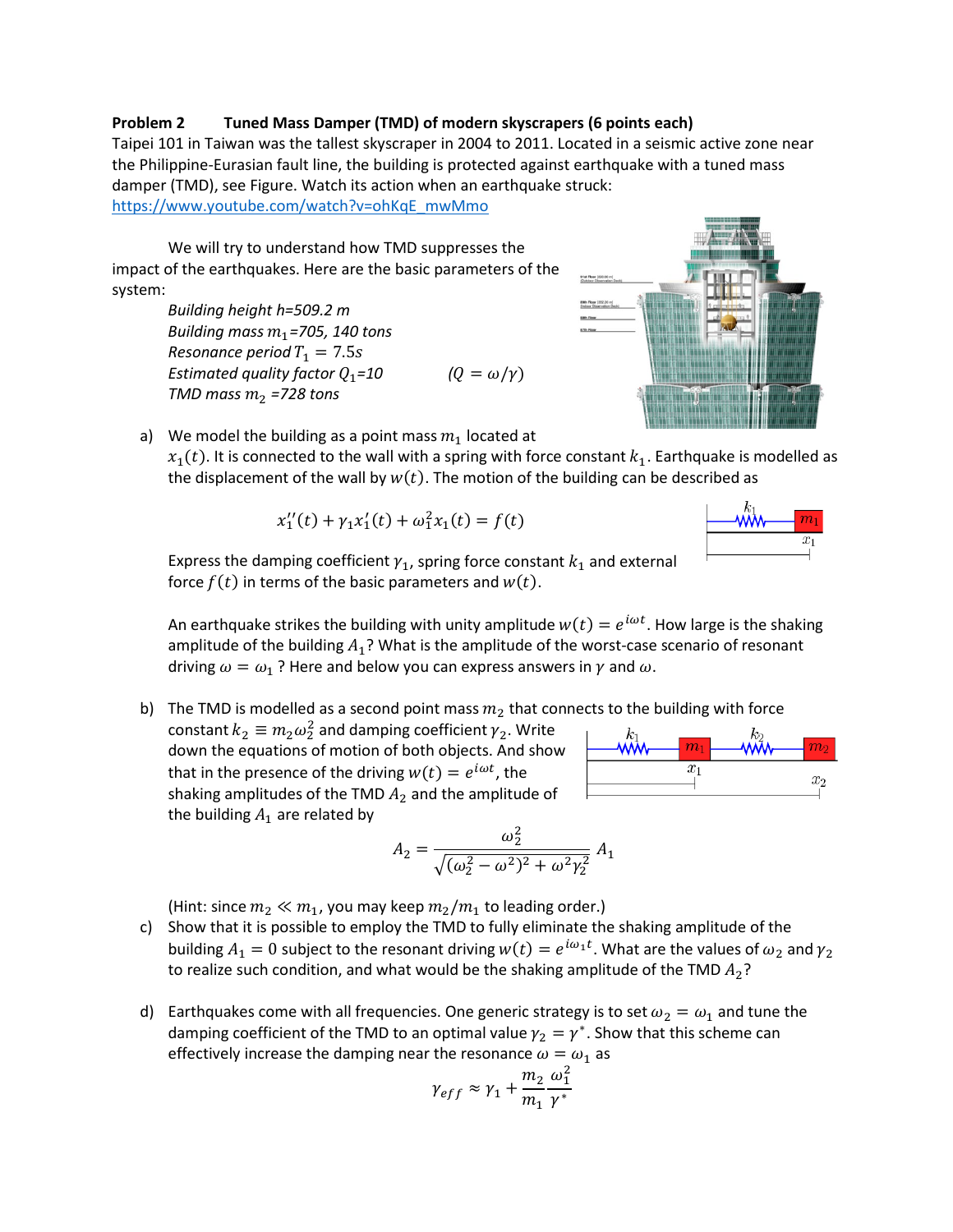## **Problem 3 Geometrical Optics (6 points each)**

Compound lenses are widely used in optical instruments. Here we will study the general properties of single-lens and two-lens system.

Single lens: Consider a point light source is placed at the origin O and the lens of focal lens is located at x away from the source. Use the Lens equation  $\frac{1}{D_0} + \frac{1}{D_i} =$ 

 $\frac{1}{f'}$ , where  $D_0$  is the distance to the object and  $D_i$  is the distance to the image and show that

a) For a convex lens with  $f > 0$ , show that we get a real image only when  $x > f$  and the magnification is  $M = -\frac{D_i}{D_0} = \frac{f}{f-x}$ . Draw light rays for case of  $x=\frac{4}{3}f$  and show that you get a real image at  $D_i=3f$  with the magnification of  $M = -3$ .

Hint: real image means the light can form an image on the screen, which requires  $D_i > 0$ .

b) Now we move on to two-lens system, where the second lens with focal length  $f'$  is placed  $d$  away from the first one, see figure. Taking the image of the first lens as the object for the second lens. Determine the object distance  $D'_o$  and the image distance  $D'_i$  with respect to the second lens. Show that the overall magnification is



$$
MM' = \frac{D_i}{D_0} \frac{D_i'}{D_0'} = \frac{ff'}{(f-x)(f'-d)-xf}.
$$

(Comment: A special case, called infinite conjugation, which we touched on in HW7, can now be understood as the situation that the overall magnification does not depend on the distance between the lenses. Such condition leads to  $MM' = \frac{f'}{f}$ .

c) In the case of  $d \ll x$ , the two lenses can be considered as one compound lens with an effective focal length  $f_{eff}$ . Show that

$$
f_{eff}=\frac{ff'}{f+f'}.
$$

d) Based on the above, explain in words why when you watch something with a magnifier, the image appears larger and non-inverted when the magnifier moves away from the object and, suddenly the image becomes upside down and starts shrinking when the magnifier gets too far beyond a critical separation  $x > x^*$ . Assume lens 1 is the magnifier and lens 2 is (one of) your eyes. Determine the distance  $x^*$  that the image suddenly becomes upside down? (Remark: If you have not seen this effect, try it with the lens from the Physics Depart. Remember that images on our retina is also up-side down. Finally, if you know  $x^*$  and the focal length of the magnifier  $f$ , you can calculate the focal length of your eyes.)